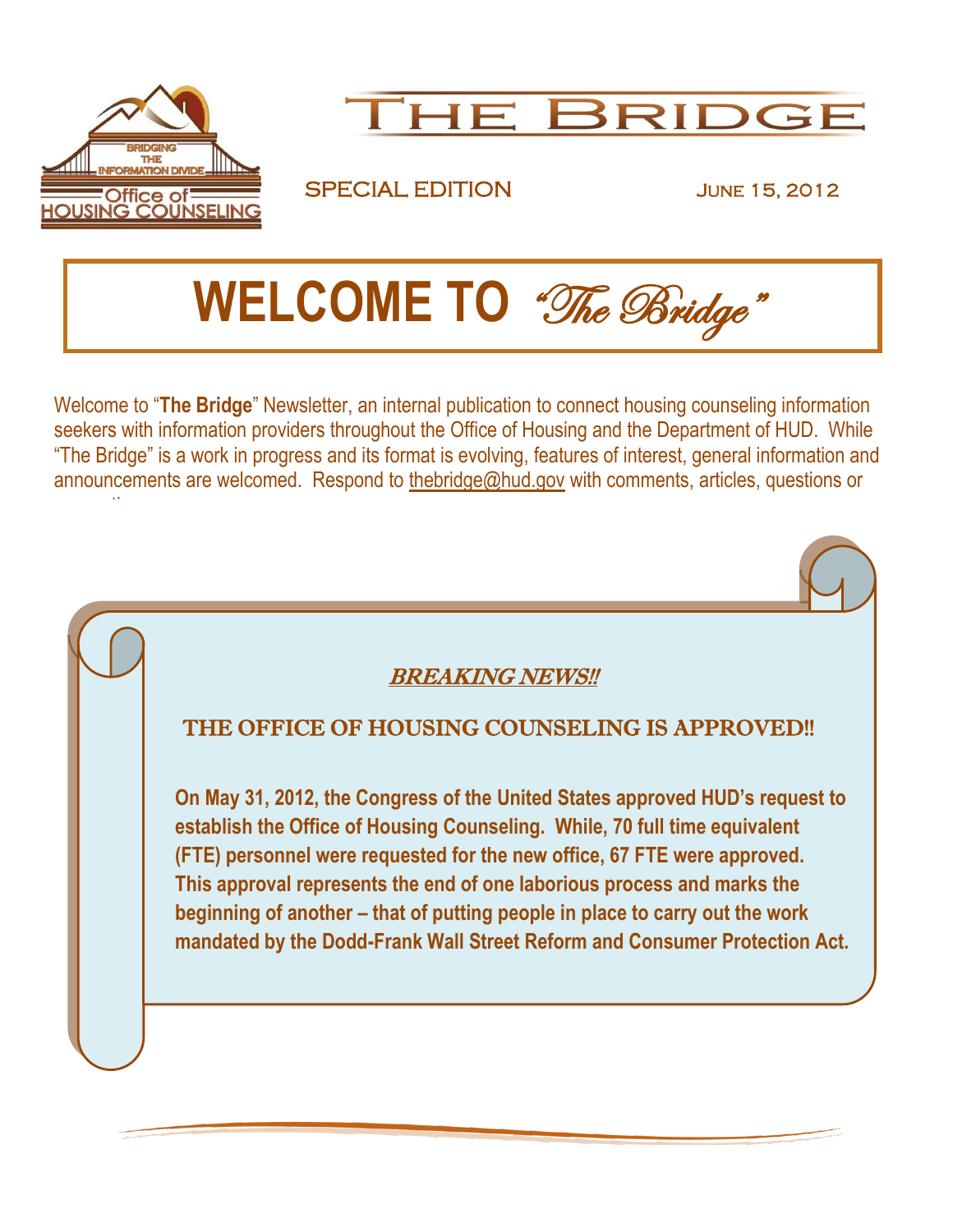# THE OHC REORGANIZATION - WHAT'S NEXT?

### **Union Negotiations**

Article 5 notification was provided to the various unions on June 7, 2012. Bargaining proposals, if there are any, are expected on or about June 17, 2012. Management and labor will commence any necessary negotiations following that date.

### **Manager Reassignments**

The process for reassigning managers to positions in the Office of Housing Counseling and the Office of Single Family Housing has begun. While managers are expected to know what their reassignments will be by the end of June, performing in reassigned positions will not commence until staff has been reassigned and their effective dates established.



## Implementation Schedule

The following implementation schedule has been established to provide estimated timeframes when milestones will be accomplished. Dates are subject to change in response to unforeseen delays.

| <b>Milestones</b>                                                                            | <b>Dates</b>                   |
|----------------------------------------------------------------------------------------------|--------------------------------|
| <b>Issue Memorandum to</b><br><b>Solicit Expressions of</b><br><b>Interest from Managers</b> | <b>June 2012</b>               |
| <b>Receive Expressions of</b><br><b>Interest from Managers</b>                               | <b>June 2012</b>               |
| <b>Managers Notified of</b><br><b>Reassignments</b>                                          | <b>July 2012</b>               |
| <b>Issue Memorandum to</b><br><b>Solicit Expressions of</b><br><b>Interest from Staff</b>    | <b>July 2012</b>               |
| <b>Receive Expressions of</b><br><b>Interest from Staff</b>                                  | <b>July 2012</b>               |
| <b>Staff Notified of</b><br><b>Reassignments</b>                                             | <b>July 2012</b>               |
| <b>Target Effective Date of</b><br><b>Reassignments</b>                                      | <b>July 2012*</b>              |
| <b>Transition Period</b>                                                                     | <b>August – September 2012</b> |
| <b>Realigned Single Family</b><br>and OHC Fully Operational                                  | October 2012                   |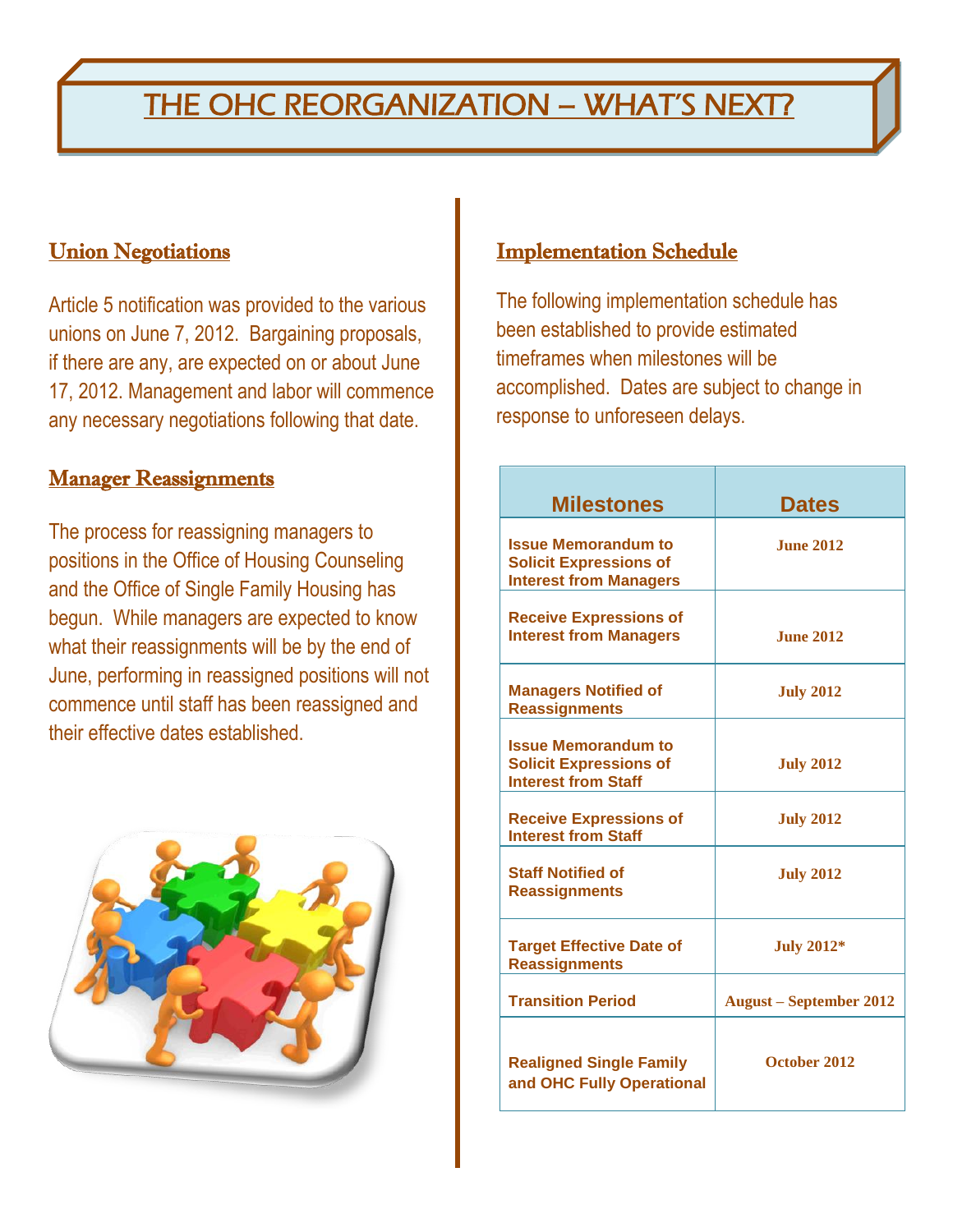# INQUIRING MINDS WANT TO KNOW





- **Q. Will the number of current HUD staff be reduced as a result of the OHC Reorganization**?
- **A**. No. The number of staff assigned to work on housing counseling tasks will be reduced. However, the staff no longer working on housing counseling tasks will be given other assignments.

#### **Q**. **How many staff will be assigned to the OHC and where will they be located?**

**A.** There will be 67 staff assigned to the OHC. They will remain at their current location.

### **Q. Is reassignment an option?**

- **A.** While staff may express a preference whether to be reassigned or not, the decision will be made by management who could take action contrary to the preference expressed.
- **Q. Could staff be reassigned to a different city or state that would require relocation?**
- **A.** No. There will be no staff relocation.
- **Q. Why is staff reassignments limited to Single Family staff?**
- **A.** Congress only approved five (5) new FTE for the OHC. The remaining 62 positions were to be filled by current Program Support Division staff since this is the staff currently performing housing counseling functions.
- **Q. Is there going to be a Reduction in Force (RIF) in Single Family or the Homeownership Centers (HOCs) as a result of the OHC reorganization?**
- **Q. Will any OHC staff be located in Field Policy Management (FPM) and/or be directed to perform work for FPM?**
- **A.** No, staff will not be directed to work for FPM. However, OHC will have a cooperative relationship with both PSD and FPM. The respective roles of all three (3) entities will evolve and become clear during the transition period when overlap in assignments is contemplated.
- **Q. Will OHC staff remain in the current seating location?**
- **A.** Possibly. They will remain in the same city/state office location. However, internal space moves might be required in order for OHC staff to sit in close proximity.
- **Q. Will staff have new position descriptions (PDs) established when they are reassigned?**
- **A.** Not all staff will have new PDs. The PDs will be regarded as living documents that will become clearly defined as all functions in the OHC are accounted for and the office fully launched.
- **Q. Why can't housing counseling remain in PSD in the Office of Single Family Housing?**
- **A.** The Congress, our stakeholders, our partners and the general public have expressed confidence in the value of housing counseling to families in need of guidance, direction and information to obtain, maintain and/or preserve housing. They also recognize that an entity without any other agenda or interest in the outcomes is needed. The OHC will provide that valuable resource and expects to make a difference in the lives of people facing challenges in finding and keeping suitable quality housing that they can afford.

**Note:** Emelda Kennerly is a member of the OHC Transition Team.

*This FAQ segment is designed to respond to specific question that you have. Please provide your feedback on the benefit of this column to [thebridge@hud.gov](mailto:thebridge@hud.gov)*

**A.** No.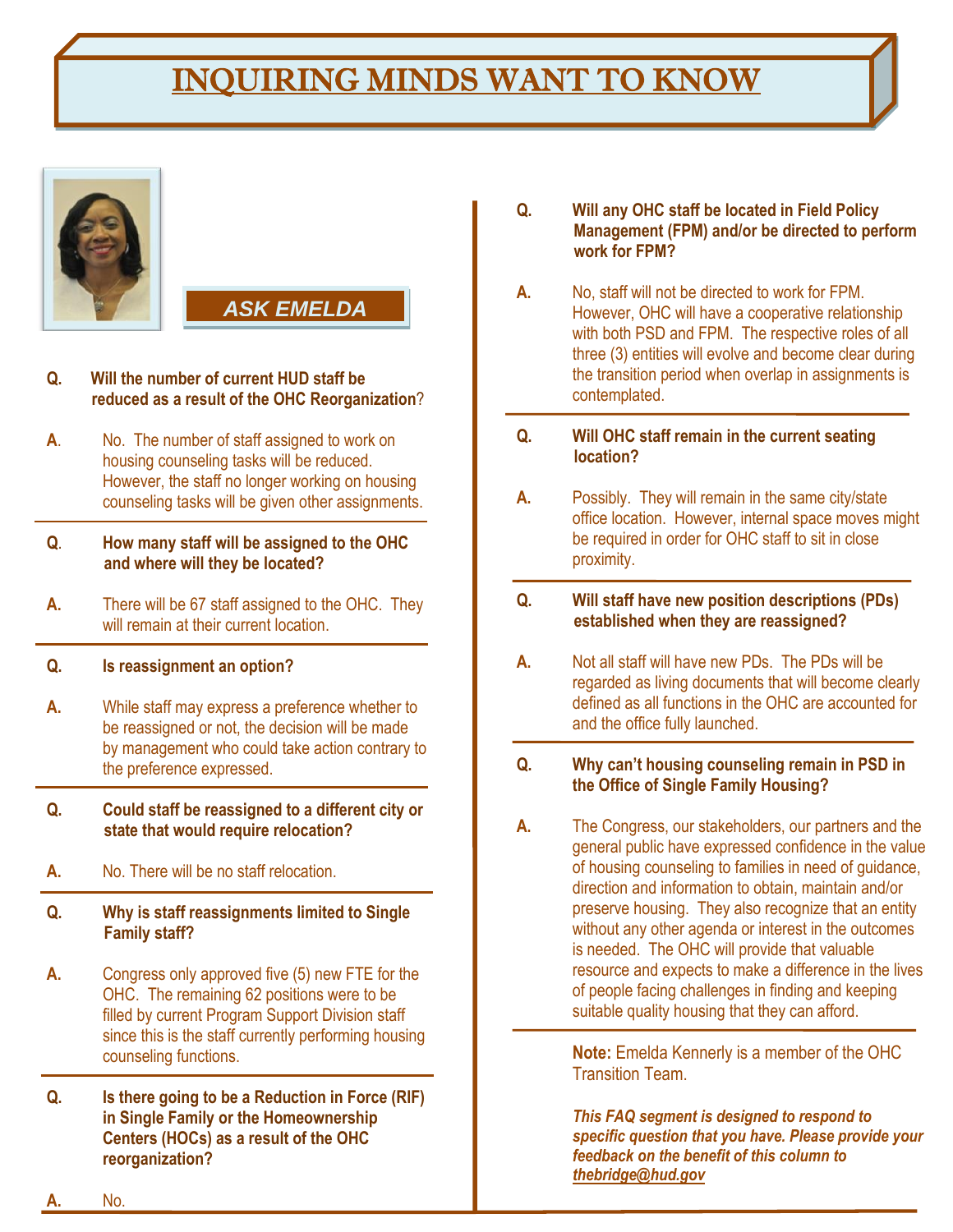# BEYOND HOUSING



Office of Housing Counseling – Who's Making It Happen

**FHA's roving reporter (RR) recently sat down with Sarah Sheon Gerecke, Senior Policy Advisor, Office of the Assistant Secretary for Housing, to discuss**  *standing up* **the Office of Housing Counseling (OHC).**

### **RR: Ms. Gerecke, what sparked your career-long interest in affordable housing?**

**SSG:** My passion for urban planning and housing policy blossomed because of my mother and grandmother, role models who were active in the "war on poverty" movement and with various community action groups. Of course, our family moved frequently when I was growing up  $-$  I've lived in 25 different places – teaching me from an early age that a safe, secure "home" means everything to one's sense of well being.

### **RR: Creation of an Office of Housing Counseling is mandated by the Dodd Frank Act. What has been the most/least satisfying aspect of your involvement as "team lead" in its launch?**

**SSG:** Professionally, I have been most impressed with the high level of commitment to Housing's mission from the people in the field and at headquarters. And personally, after enduring lengthy commutes to previous work assignments in New York City, I love living so close to the office here in DC. The flip side of my fantastic situation in Washington is missing my family – my two daughters and my husband – back home in New York.

#### **RR: Is the housing counseling program going to change once the OHC is set up?**

**SSG:** Actually, field and headquarters staff has already made important program changes. For example, everyone involved agreed that the process to apply for counseling funds was burdensome. HUD staff was able to replace an extremely complex process with a streamlined application after convincing the right people it was the right thing to do.

Another example is increased visibility for housing counseling. In March, the White House recognized housing counselors as "Champions of Change. " You can [watch the ceremony](http://www.youtube.com/watch?v=ioclSWVqLTs&context=C3b60c10ADOEgsToPDskJk-8cEao1OC95E-OPpU5-1) on the White House website. A dozen counselors, representing thousands of HUDapproved counselors and agencies, received certificates of appreciation for their efforts to help people gain confidence and make better decisions about their housing and financial choices.

### **RR: Any final thoughts regarding your role in establishing this important new Office?**

**SSG:** When Acting FHA Commissioner Galante first described the position to me I told her, *"You've just described my dream job*." After six months I still feel the same way – excited and energized to be here as team leader. In the months ahead, I expect to elevate and expand partnerships with key stakeholders including Congress, State and local counseling agencies. Thank you for helping us spread the good news about the Office of Housing Counseling!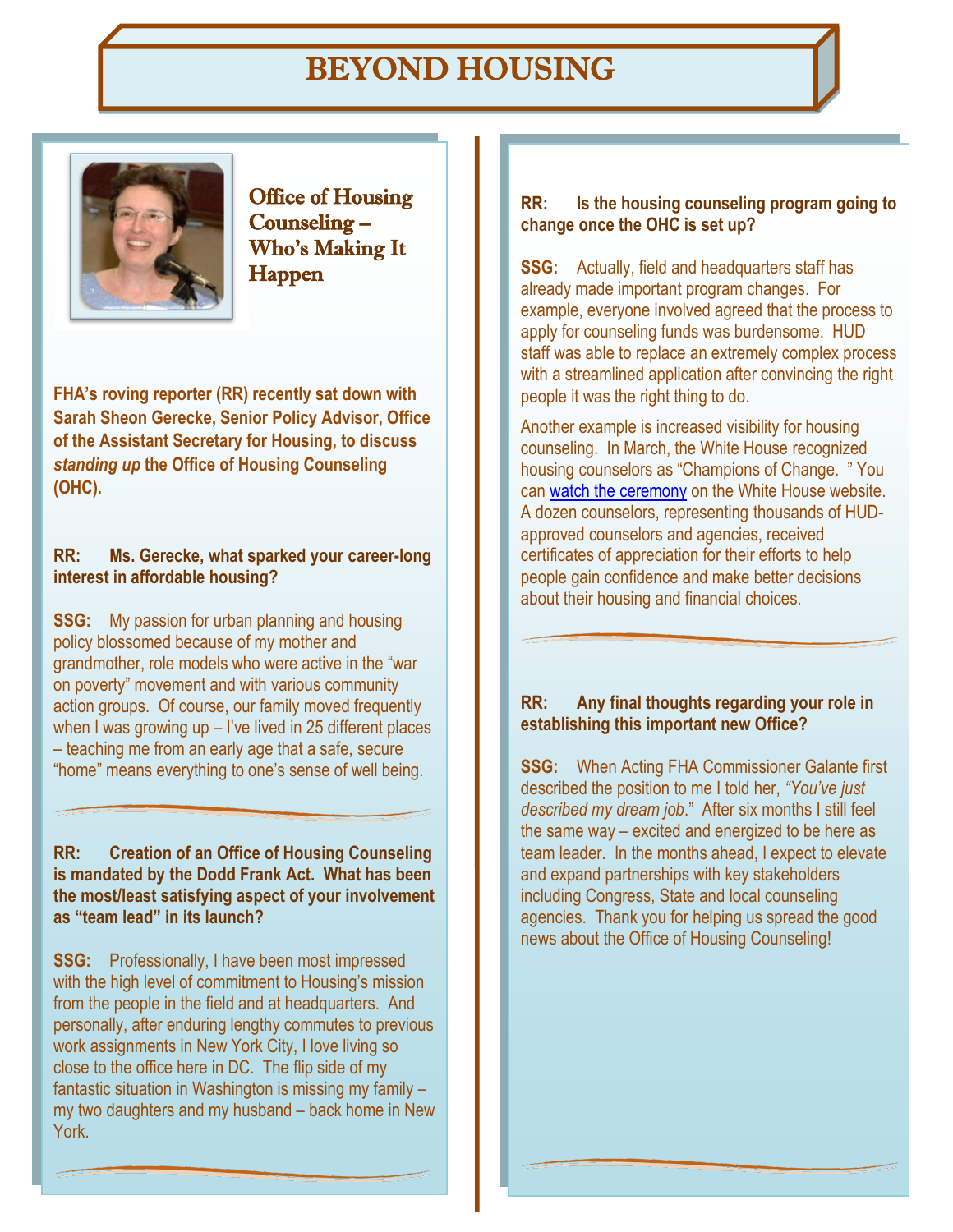### *Former Senator Kit Bond, Bipartisan Policy Center, Jack Kemp Foundation Host Housing Forum in St. Louis Featuring Federal Reserve Bank of St. Louis President James Bullard*

On June 5, 2012, former U.S. Senator Kit Bond joined the Bipartisan Policy Center (BPC) Housing Commission and Jack Kemp Foundation in holding a public forum in St. Louis, Mo to discuss the importance of public-private partnerships in addressing the nation's housing challenges. Sarah Gerecke, Senior Advisor to the Acting FHA Commissioner, presented during the forum and provided critical information informed by recent studies on the need for and effectiveness of housing counseling.

### *Read Ms. Gerecke's speech by visiting the link below:*

### [Sarah Gerecke's Speech](file:///C:/Documents%20and%20Settings/Resident/Local%20Settings/Temporary%20Internet%20Files/Content.IE5/PHCZT2TU/Sarah%20Gerecke)

The all-day event featured Missouri Representatives Lacy Clay (D-MO) and Russ Carnahan (D-MO), Federal Reserve Bank of St. Louis President and CEO James Bullard and St. Louis County Executive Charlie Dooley. Local and national housing experts also spoke about the need for comprehensive resident services, homebuyer education programs, and rental housing preservation to protect and support renters and homeowners going forward.

Panelists encouraged more robust homebuyer education programs to help low-to-moderate-income individuals make better decisions about whether to purchase homes and for those who buy, make homeownership more sustainable. Last month, the U.S. Department of Housing and Urban Development (HUD) released two studies that found that housing counseling from a HUD-approved counseling organization greatly improved outcomes for both firsttime homebuyers and existing homeowners facing foreclosure. In the case of existing homeowners, the reports found that after receiving a counselor's help, nearly 70 percent of distressed homeowners obtained a mortgage remedy to stay in their home and 56 percent became current on their mortgages.

### *Read the entire article on the event at:*

[Former Senator Kit Bond, Bipartisan Policy Center,](http://www.prnewswire.com/news-releases/former-senator-kit-bond-bipartisan-policy-center-jack-kemp-foundation-host-housing-forum-in-st-louis-featuring-federal-reserve-bank-of-st-louis-president-james-bullard-157278415.html)  [Jack Kemp Foundation Host Housing Forum in St.](http://www.prnewswire.com/news-releases/former-senator-kit-bond-bipartisan-policy-center-jack-kemp-foundation-host-housing-forum-in-st-louis-featuring-federal-reserve-bank-of-st-louis-president-james-bullard-157278415.html)  **[Louis](http://www.prnewswire.com/news-releases/former-senator-kit-bond-bipartisan-policy-center-jack-kemp-foundation-host-housing-forum-in-st-louis-featuring-federal-reserve-bank-of-st-louis-president-james-bullard-157278415.html)** 

*For insight on today's economic outlook, read the James Bullard presentation by visiting the link below:*

[James Bullard Presentation.pdf](file:///C:/Documents%20and%20Settings/Resident/Local%20Settings/Temporary%20Internet%20Files/Content.IE5/PHCZT2TU/James%20Bullard%20Presentation.pdf)